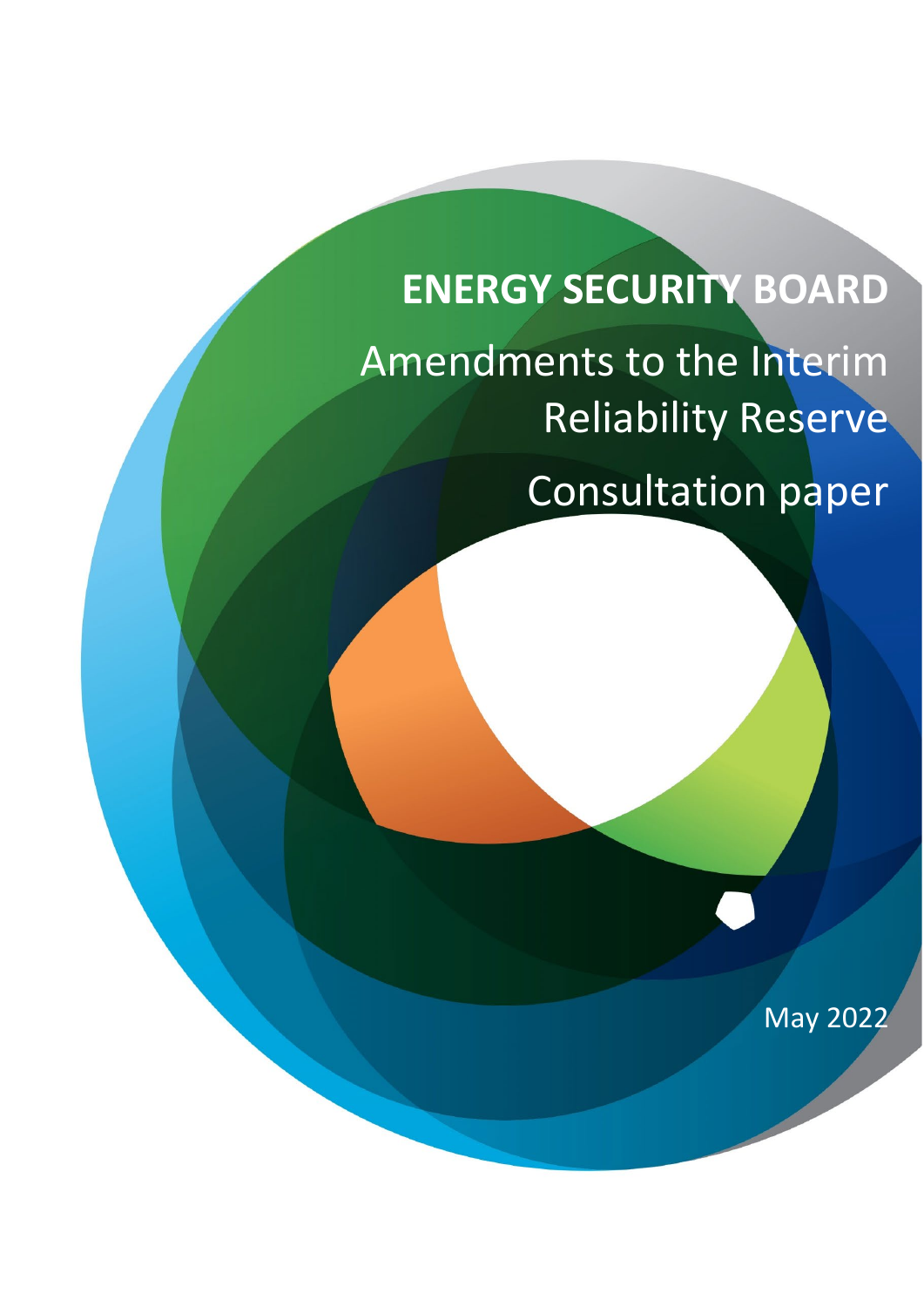

# Anna Collyer

**Chair** 

Australian Energy Market Commission and Energy Security Board



Clare Savage **Chair** Australian Energy Regulator



Daniel Westerman Chief Executive Officer Australian Energy Market Operator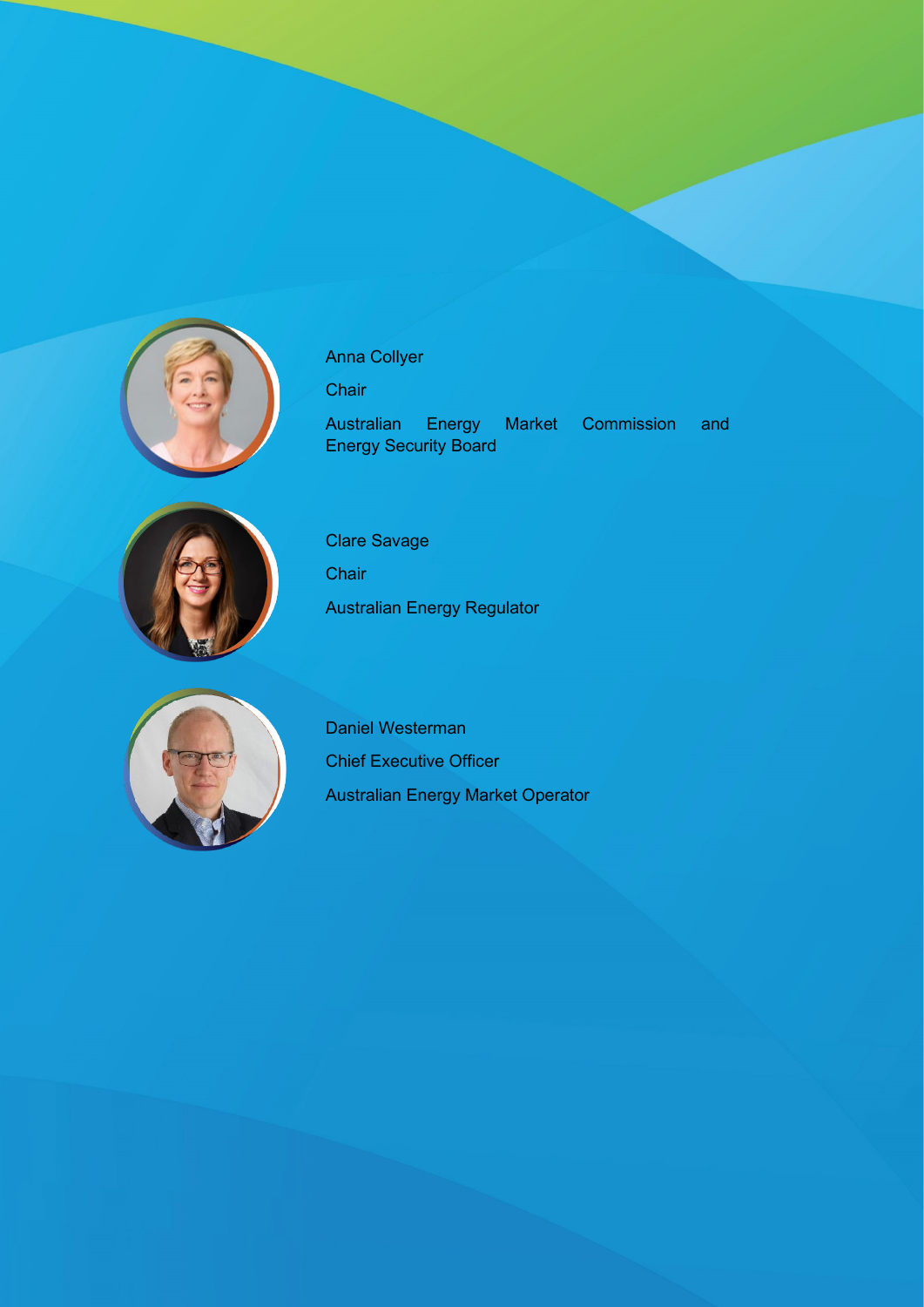#### **Table of Contents**

| 1            |                   |                                                                                                        |  |  |
|--------------|-------------------|--------------------------------------------------------------------------------------------------------|--|--|
|              | 1.1<br>Reserve 6  | Energy Ministers accepted the Energy Security Board's recommendation for a Jurisdictional Strategic    |  |  |
|              | 1.2               |                                                                                                        |  |  |
|              | 1.3<br>powers 7   | An amendment is being processed to the interim reliability reserves under the Ministerial rule making  |  |  |
|              | 1.4               |                                                                                                        |  |  |
| $\mathbf{2}$ |                   |                                                                                                        |  |  |
|              | 2.1               | The problem is that the rule may limit best utilisation of the interim reliability reserve  10         |  |  |
|              | 2.2               |                                                                                                        |  |  |
|              | 2.3               | Consistency with the National Electricity Objective and Strategic Energy Plan  12                      |  |  |
|              | <b>Appendix A</b> | Information on how jurisdictional governments can utilise the Jurisdictional Strategic Reserve<br>14   |  |  |
|              | 1.                |                                                                                                        |  |  |
|              | 2.                |                                                                                                        |  |  |
|              | 3.                | There are checks and balances in the RERT framework that minimise the risks for consumers of using     |  |  |
|              | 4.                |                                                                                                        |  |  |
|              | 5.                |                                                                                                        |  |  |
|              | 6.                | Principle about RERT costs not exceeding the estimated average value of customer reliability (VCR) for |  |  |
|              | 7.                | Reporting requirements on AEMO to maintain market transparency when exercising the RERT (including     |  |  |
|              | <b>Appendix B</b> |                                                                                                        |  |  |
|              | 1.                |                                                                                                        |  |  |
|              | 2.                |                                                                                                        |  |  |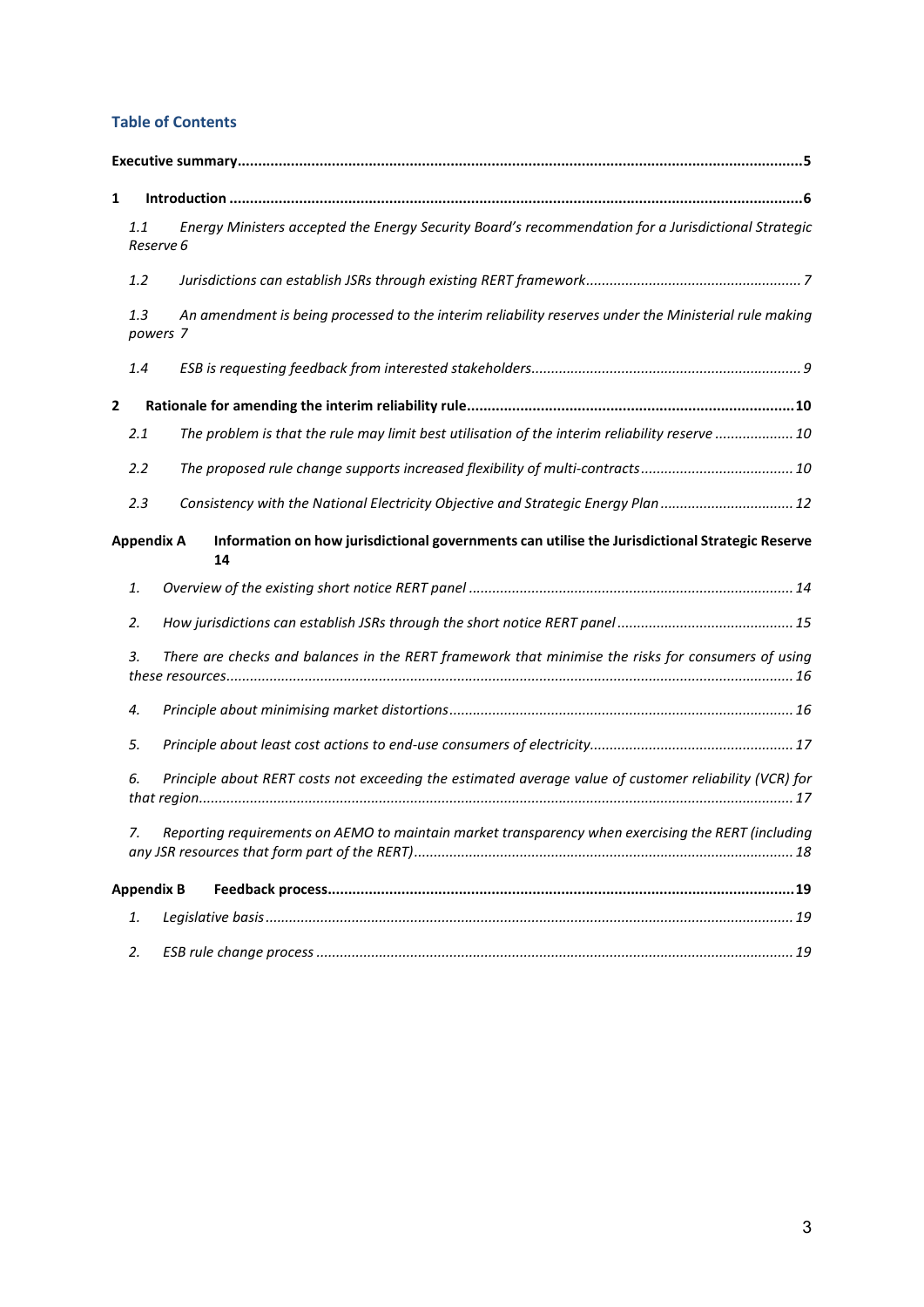#### **List of Abbreviations**

- AEMC Australian Energy Market Commission
- AEMO Australian Energy Market Operator
- ESB Energy Security Board
- ESOO Electricity Statement of Opportunities
- JSR Jurisdictional Strategic Reserve
- NEL National Electricity Rules
- NEM National Electricity Market
- NEO National Electricity Objective
- P2025 Post-2025 Review
- USE Unserved Energy
- VCR Value of Customer Reliability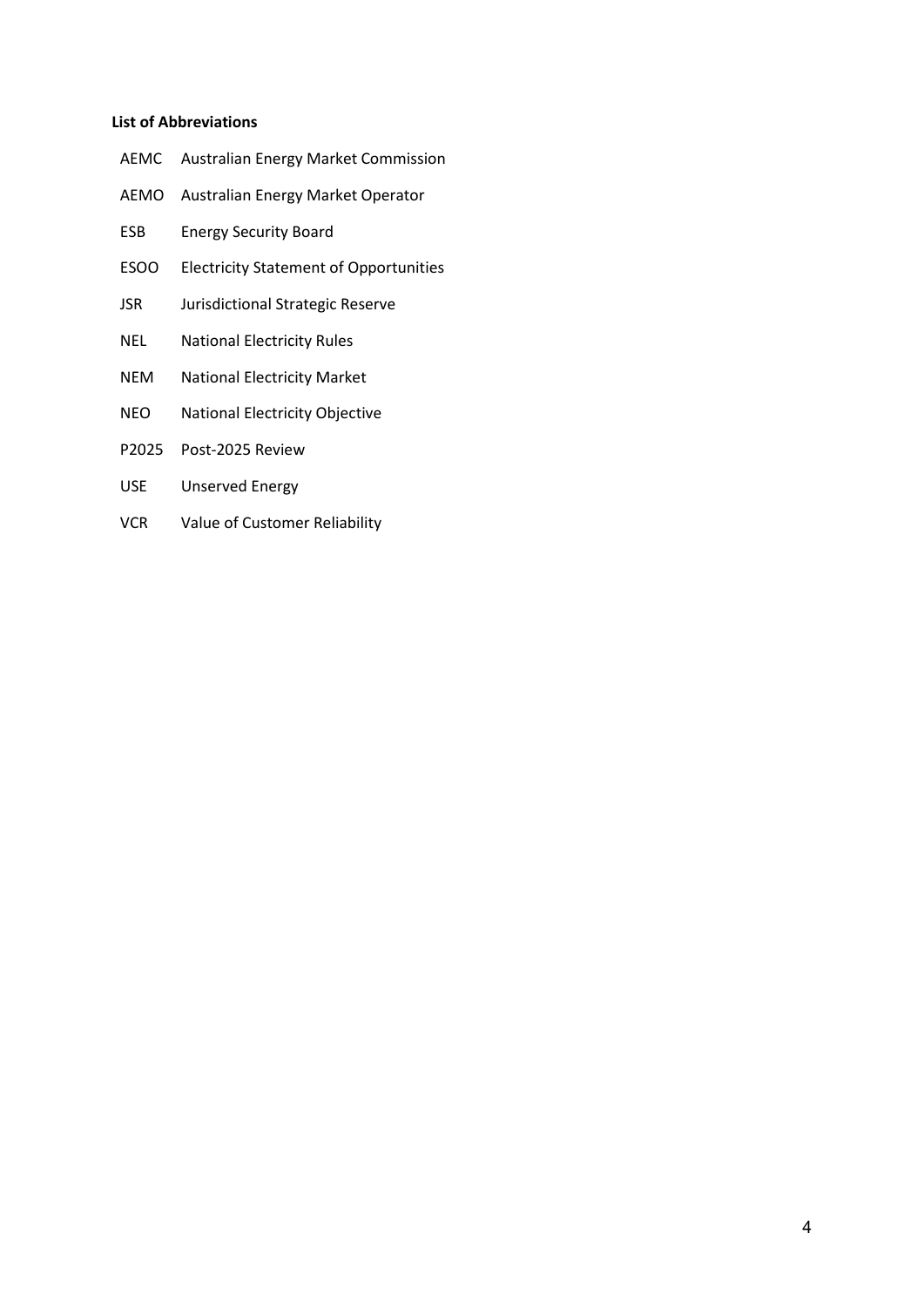# <span id="page-4-0"></span>**Executive summary**

Reliability is both a crucial part of the energy market and an important consideration of the long-term interest of consumers. There is increasing uncertainty about reliability in the context of the transition to net zero, which is seeing the exit of large coal generators.

The Jurisdictional Strategic Reserve (JSR) was one of the short-term measures recommended by the Energy Security Board (ESB) as a practical action jurisdictional governments could take in the shortterm to help manage their concerns about resource adequacy ahead of the development of an enduring capacity mechanism.

In response to the request from Energy Ministers, the ESB undertook further analysis which found that the concept of the JSR articulated in the Post-2025 (P2025) report can be operationalised under the current Reliability and Emergency Reserve Trade (RERT) framework, through the Australian Energy Market Operator's (AEMO) use of the short notice RERT Panel.

In considering how the existing short notice RERT panel could be leveraged to bolster RERT reserves in a particular region, the ESB identified another amendment that could be made to further facilitate back-up measures for reliability in the NEM. This relates to removing a restriction on entering into multi-year interim reliability reserve contracts as the expiry of the interim reliability reserves rule approaches.

A change to the interim reliability reserves rule is proposed to ensure AEMO can procure adequate volumes of emergency reserves to protect against load shedding, should a reliability gap occur in the interim period, prior to the longer-term resource adequacy reforms being implemented. It seeks to enable AEMO to enter into multi-year contracts of interim relation reserves in the later years of the rule, enabling any contracts to extend beyond the expiry of the rule. The proposed rule change does not remove the checks and balances that minimise the risk of over procurement. Nor does the rule change seek to extend the existence of the interim reliability measure i.e. it will still expire on 31 March 2025.

Both aspects, the short notice RERT panel and the proposed amendment to the interim reliability reserves, work in tandem to action the P2025 recommendation to develop a NEM wide jurisdictional strategic reserve.

This consultation paper seeks stakeholder feedback on the interim reliability reserves rule change and provides advice on how jurisdictions can, under the current rules, fund their own out-of-market resources that could join AEMO's short notice RERT panel.

The ESB requests submissions by 22 June 2022 and all submissions should be sent t[o info@esb.org.au.](mailto:info@esb.org.au) The proposed draft rule is attached.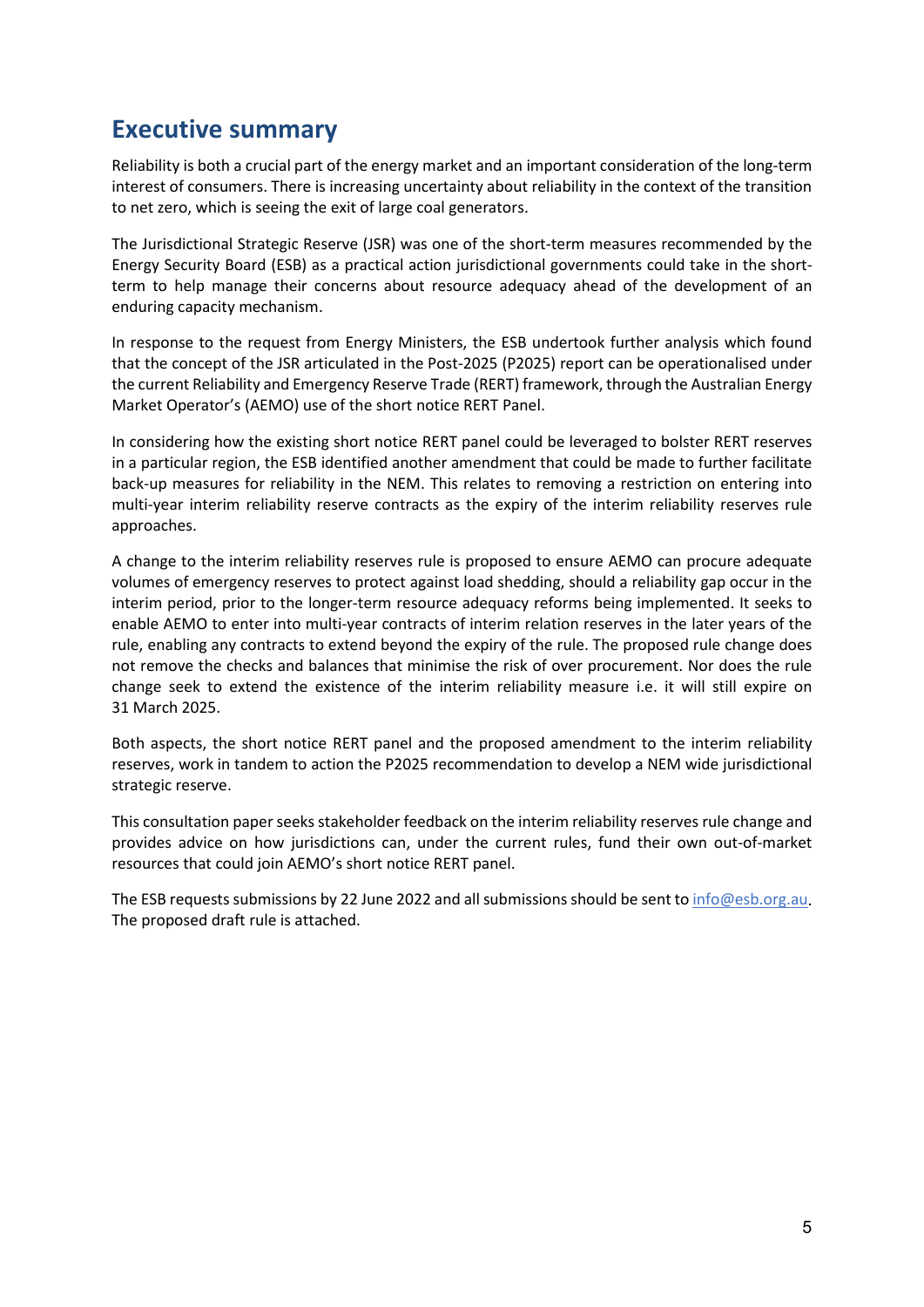# <span id="page-5-0"></span>**1 Introduction**

# <span id="page-5-1"></span>1.1 Energy Ministers accepted the Energy Security Board's recommendation for a Jurisdictional Strategic Reserve

The ESB recommended a JSR<sup>[1](#page-5-2)</sup> under the resource adequacy workstream of its P2025 review. This review set out a suite of reforms to meet the needs of the significant transition that is currently underway in the electricity sector.<sup>[2](#page-5-3)</sup>

The pathways for firm, flexible and affordable supply were recommended to manage both the orderly exit of old technologies (primarily ageing coal fired generation) and pave a way for new technologies. In particular, it was recommended that a capacity mechanism be developed alongside the energy only market to bring forward the right mix of firm, flexible and variable resources when they are needed.

In addition to longer term reforms, the ESB's recommendations included short-term measures to address reliability of the electricity system while the capacity mechanism is being developed. These aimed to:

- provide governments with tools to organise extra supply when deciding that they need more insurance to support the electricity system through the transition
- improve transparency to the market by requiring generators to provide more information about their availability and potential early closure.

The JSR was one of the short-term measures, which was recommended as a practical action jurisdictional governments could take in the short term to help manage their concerns about resource adequacy ahead of the development of an enduring capacity mechanism.

In the ESB's final advice it set out that a JSR would facilitate the procurement of any required reserves additional beyond the market reliability standard that jurisdictions consider necessary, in a manner that is targeted and least distortionary to current market arrangements. The jurisdiction would be responsible for determining the level of reserve that it considers appropriate and for establishing the reserve. The JSR would then become part of AEMO's RERT portfolio and would be activated as needed. Costs of the reserve, once activated, would be recovered in a manner consistent with the existing cost recovery arrangement for the current RERT. The fixed purchase and establishment costs of the strategic reserves would be met by the jurisdictions seeking the reserves. The ESB noted that the JSR would be implemented through a rule change process, allowing for consultation with stakeholders on the final design.

The ESB recommended this approach because it provided jurisdictions with immediate access to choose their own level of out-of-market reserves, which they consider would best address their reliability concerns. For instance, jurisdictions may be concerned about the adequacy of the emergency backup resources to address current and emerging risks in their region. The other key reason for the JSR approach was that it could address jurisdictions' concerns about reliability in the short-term, while allowing the more enduring proposed changes to the reliability framework to be progressed, including the Reliability Panel's review of the reliability standard and settings and the work on the capacity mechanism.

<span id="page-5-2"></span><sup>1</sup> [Post-2025 Final Report,](https://www.datocms-assets.com/32572/1629944958-post-2025-market-design-final-advice-to-energy-ministers-part-a.pdf) ESB, July 2021, (p.19), Recommendation 1(a)(i).

<span id="page-5-3"></span><sup>2</sup> ESB, Post-2025 Market Design Final advice to Energy Ministers Part A, 27 July 2021, p. 19.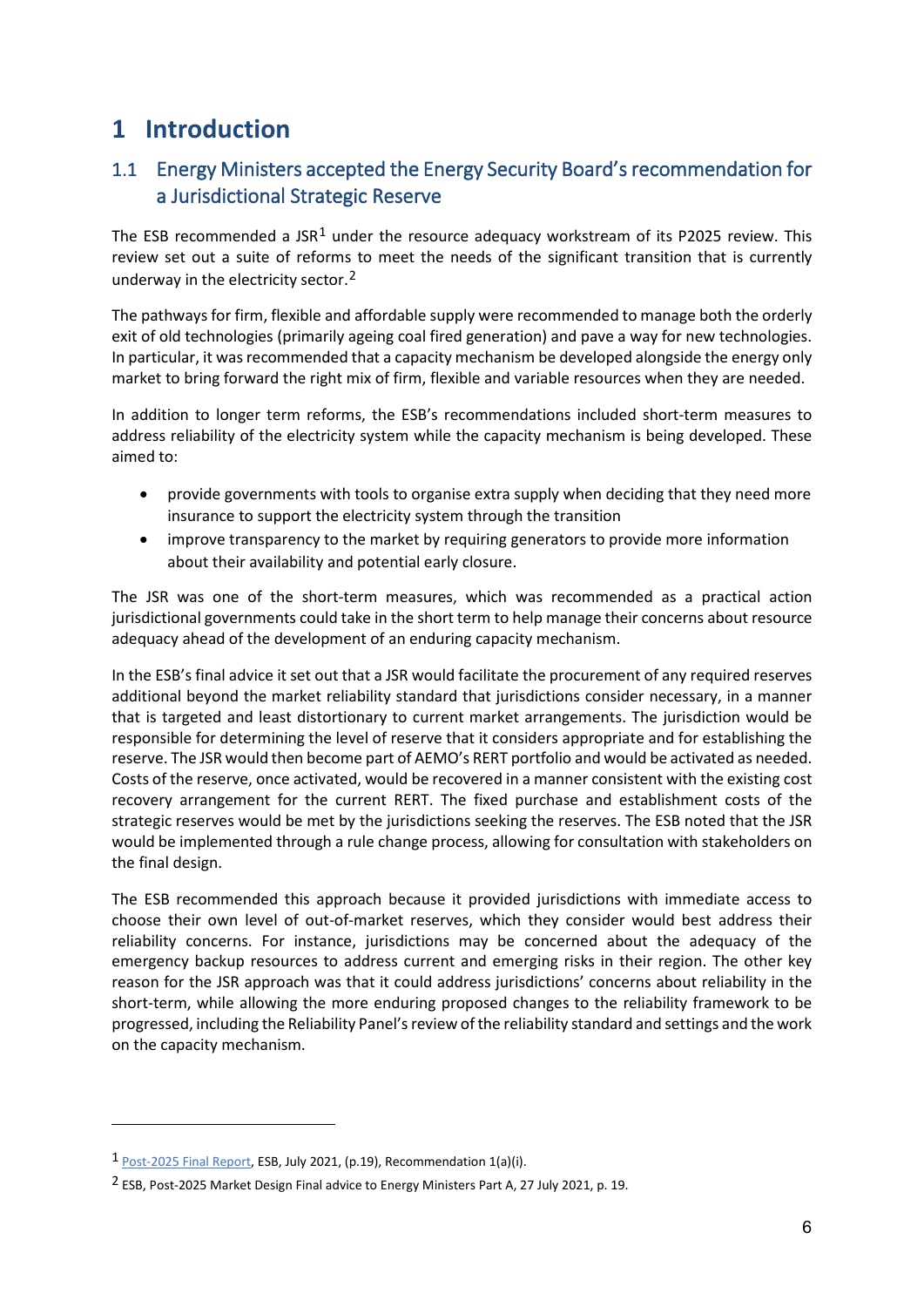On 29 October 2021, Energy Ministers published a response to the ESB's recommendations, in which Ministers indicated they agreed with the ESB's recommendation for a JSR. The Ministers requested that the ESB prepare a rule change submission in consultation with senior officials.<sup>[3](#page-6-2)</sup>

### <span id="page-6-0"></span>1.2 Jurisdictions can establish JSRs through existing RERT framework

In response to the request from Energy Ministers, the ESB undertook further analysis which found that the concept of the JSR articulated in the P2025 report can already be operationalised under the current RERT framework through AEMO's use of the short notice RERT Panel.

Information on how jurisdictional governments can, under the current rules, fund their own out-ofmarket resources through AEMO's short notice RERT panel is set out in [Appendix A.](#page-13-0)

Using the current short notice RERT panel to facilitate a JSR has a number of benefits. It:

- provides an immediate avenue for jurisdictions to obtain more out-of-market emergency supplies to address reliability in their region as the electricity system rapidly transitions. This is because the current rules enable resources to be placed on AEMO's short notice RERT panel at any time, without the requirement of a forecast of a breach of a NEM wide reliability standard in the Electricity Statement of Opportunities (ESOO)
- utilises the existing RERT rules, which guard against market distortions and increasing costs for consumers; and there are no implementation costs to be passed on
- leverages AEMO's existing advisory functions to support jurisdictions in their consideration of whether a JSR is needed in their region and what resources would be suitable to support through a JSR.

In considering how the existing short notice RERT panel could be leveraged to bolster RERT reserves in a particular region, the ESB identified another amendment that could be made to further facilitate backup measures for reliability in the NEM. This related to restrictions on entering into multi-year interim reliability reserve contracts as the expiry of the interim reliability reserves rule approaches. These restrictions unduly limit the procurement options available to AEMO if a large reliability gap is forecast in the ESOO that could be most cost-effectively addressed through multi-year interim reliability reserve contracts.

This paper seeks stakeholder feedback on a proposed amendment to the interim reliability reserves rules.

# <span id="page-6-1"></span>1.3 An amendment is being progressed to the interim reliability reserves under the Ministerial rule making powers

The ESB is seeking stakeholder feedback on a rule change to progress under the Ministerial rulemaking power (s90F) to the interim reliability reserve. Under this process, the ESB may make a recommendation to the Energy Ministers in certain circumstances, who may then recommend the South Australian Minister to make rules. The original interim reliability reserves were introduced via this process. More detail on this process is provided in [Appendix B.](#page-18-0)

<span id="page-6-2"></span><sup>3</sup> Energy Ministers, Summary of the final reform package and corresponding Energy Security Board recommendations, 29 October 2021, p. 1.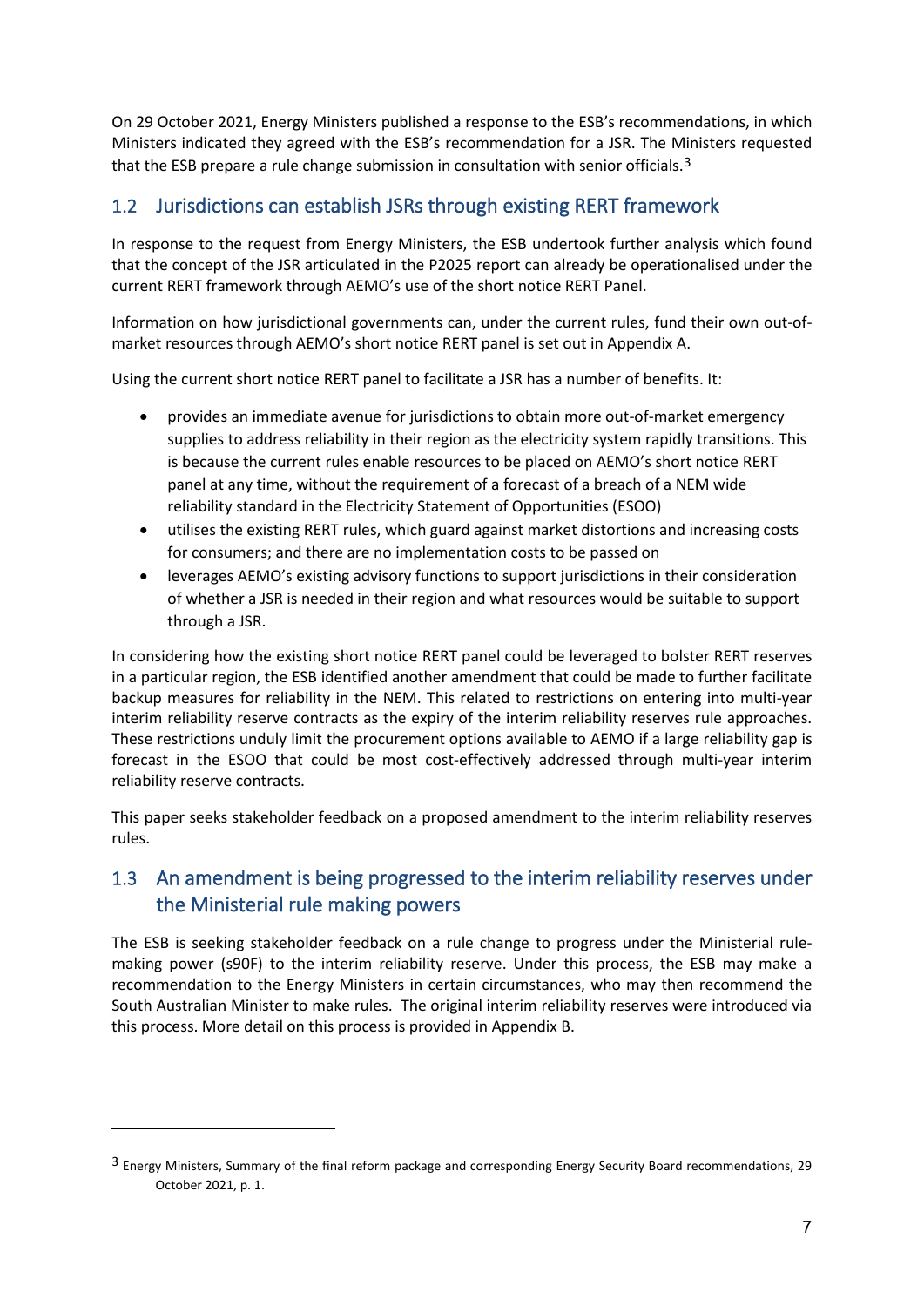### 1.3.1 Background on the interim reliability reserves

The interim reliability reserve is one of several interim measures aimed at preserving reliability in the National Electricity Market (NEM) ahead of the P2025 market design project making more permanent recommendations and these being implemented.

The interim reliability reserve rule<sup>[4](#page-7-0)</sup> replaced long-term RERT following agreement and approval by energy ministers in August 2020. It is an additional out-of-market capacity reserve that has been established and implemented on a temporary basis, expiring 31 March 2025.

The interim reliability reserves are out-of-market reserves that AEMO can procure and use to avoid load shedding. They aim to help address reliability gaps that may occur between now and the expiry of the rule in 2025 by providing greater flexibility in procuring backup supplies. While they are a form of long notice RERT, interim reliability reserves differ in the following ways:

- The procurement trigger for interim reliability reserves is a forecast breach of the interim reliability measure in the ESOO report or ESOO update. This interim reliability measure was introduced by the Ministers in August 2020 to ensure that maximum expected unserved energy (USE) is no more than 0.0006% in any region in any financial year. This is different from long notice RERT which has the current reliability standard of 0.002% USE as the procurement trigger.
- The interim reliability reserve rules allow AEMO to enter into multi-year contracts with providers of emergency reserves,<sup>[5](#page-7-1)</sup> involving the payment of availability charges, where long notice RERT only allowed for single-year contracts. As described in Section 2.2.2 interim reliability reserves only allowed the procurement of multi-year contracts under certain circumstances to minimise the risk of over procurement, which would not be in the long-term interests of consumers.

The interim reliability reserves contracts have never been entered into, whether single or multi-year. This is because the procurement trigger has not been met. This is, a breach of the interim reliability measure has not been forecast to occur in the next 12 months in the ESOO (or ESOO update).

The interim reliability reserve rules included a requirement that by 1 July 2023, the Australian Energy Market Commission (AEMC) conduct a review of the<sup>[6](#page-7-2)</sup>:

- procurement of the interim reliability reserve and
- the interim reliability measure.

The AEMC is due to commence its review of the interim reliability reserves later in 2022.

### 1.3.2 A change to the interim reliability reserves is proposed to address uncertainty about reliability in the short-term

A change to the interim reliability reserves rule is proposed to ensure AEMO can procure adequate volumes of emergency reserves to protect against load shedding, should a reliability gap occur in the interim period, prior to the longer-term resource adequacy reforms being implemented. It seeks to enable AEMO to enter into multi-year contracts of interim relation reserves in the later years of the rule, enabling any contracts to extend beyond the expiry of the rule. The proposed rule change does not remove the checks and balances that minimise the risk of over procurement. Nor does the rule

<span id="page-7-0"></span><sup>4</sup> National Electricity Amendment (Interim reliability measure) Rule 2020.

<span id="page-7-1"></span><sup>5</sup> National Electricity Rule (NER) clause 11.128.4.

<span id="page-7-2"></span><sup>6</sup> NER clause 11.128.12(c).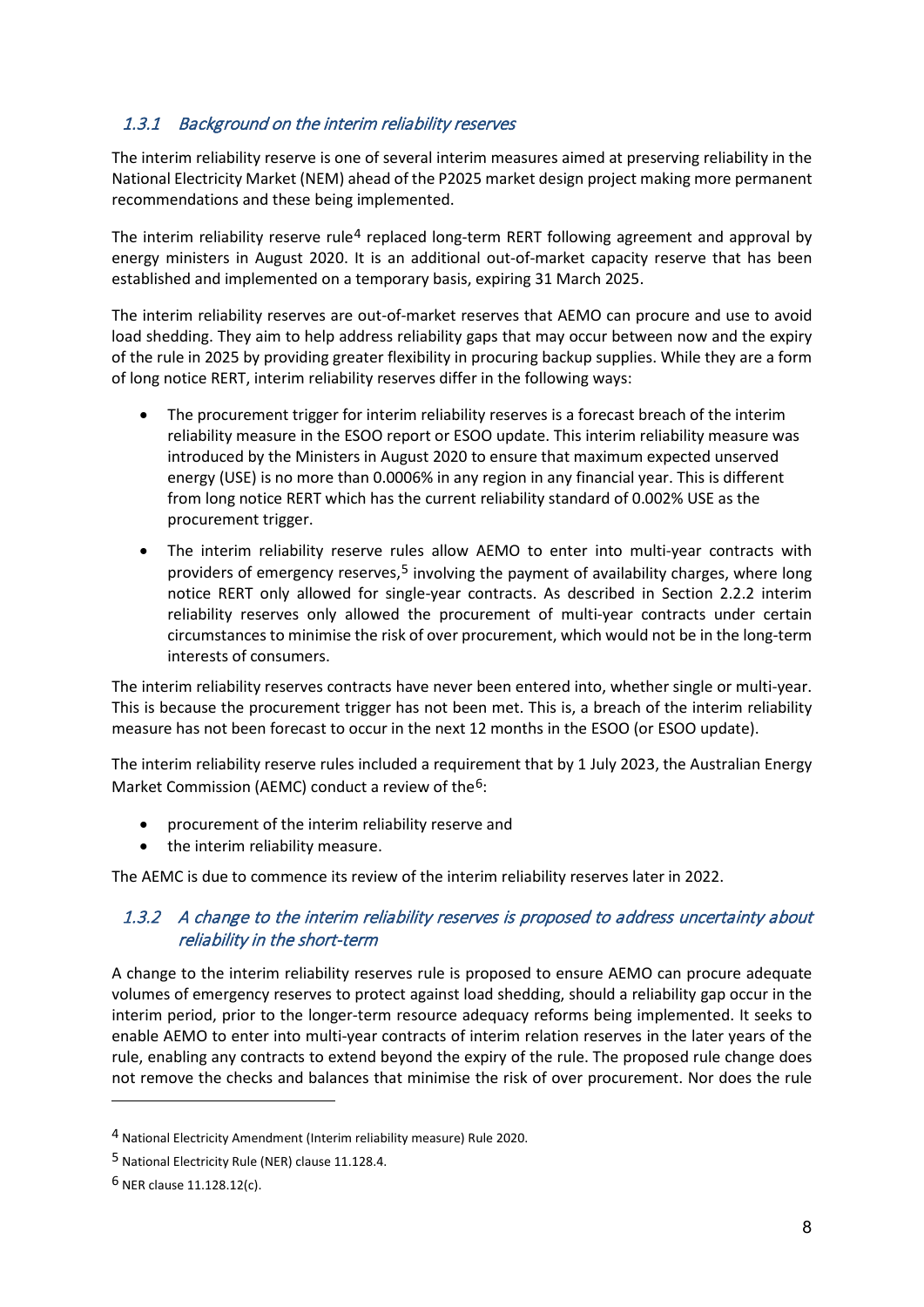change seek to extend the existence of the interim reliability measure i.e. it will still expire on 31 March 2025. Further details are set out in Section 2 of this consultation paper.

### <span id="page-8-0"></span>1.4 ESB is requesting feedback from interested stakeholders

The ESB invites comments from interested parties in response to the Amendments to the Interim Reliability Reserve Consultation Paper by 22 June 2022. Submissions will be published on the *Energy* [Minister's website](https://www.energy.gov.au/government-priorities/energy-ministers) following a review for claims of confidentiality. All submissions should be sent to [info@esb.org.au.](mailto:info@esb.org.au)

The ESB is undertaking this Rule change process in accordance with section 90F of the NEL. Details on this rule change process can be found in Appendix B.

| Submission close date         | 22 June 2022                                                                                                                 |
|-------------------------------|------------------------------------------------------------------------------------------------------------------------------|
| Lodgement details             | Email to: info@esb.org.au                                                                                                    |
| Naming of submission document | [Company name] response to Consultation on Draft Interim Reliability<br>Reserve Rules.                                       |
| Form of submission            | Clearly indicate any confidentiality claims by noting "Confidential" in the<br>document name and in the body of the email.   |
| Late submissions              | Late submissions will not be accepted.                                                                                       |
| <b>Publication</b>            | Submissions will be published on the <b>Energy Minister's website</b> , following<br>a review for claims of confidentiality. |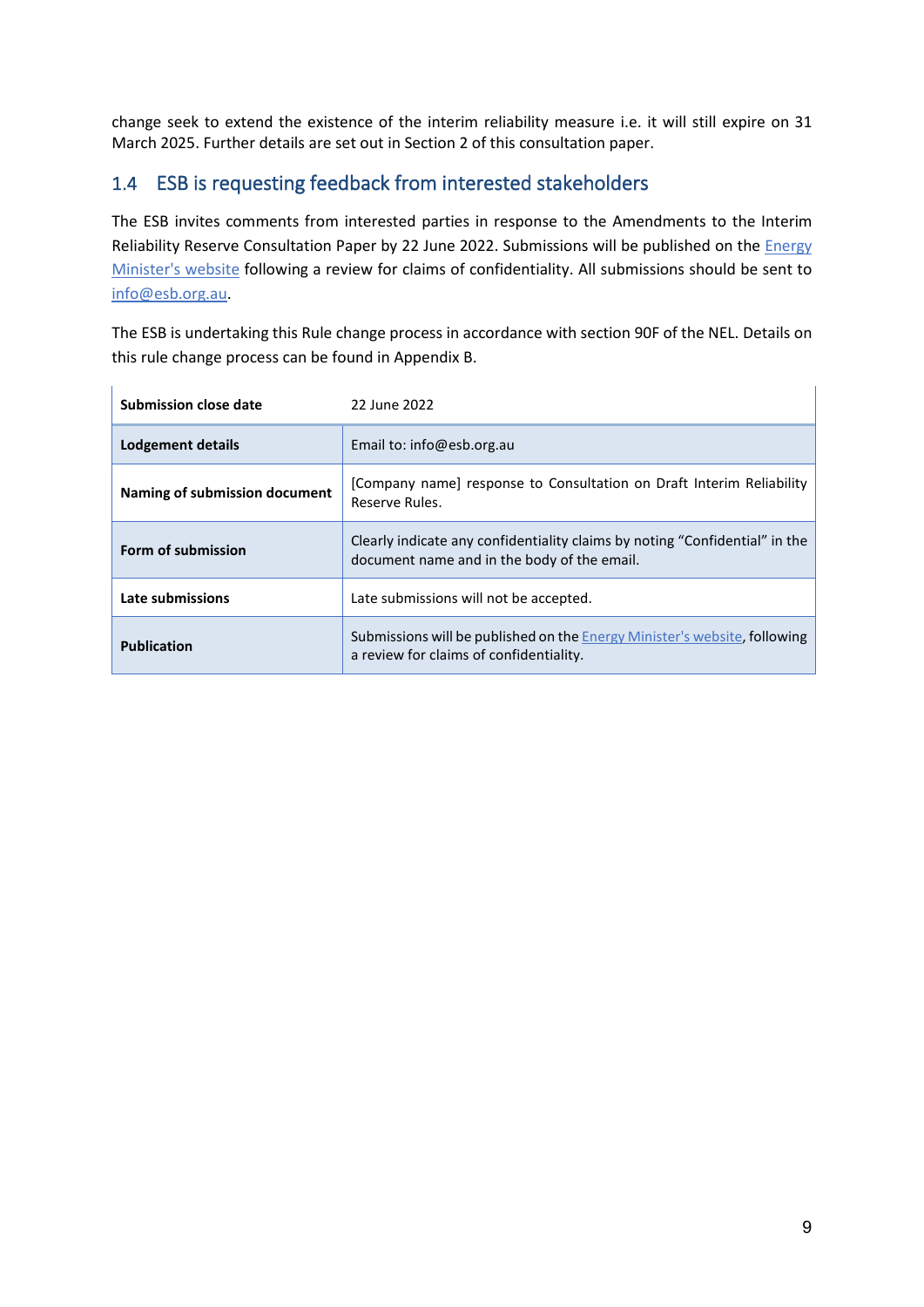# <span id="page-9-0"></span>**2 Rationale for amending the interim reliability rule**

### <span id="page-9-1"></span>2.1 The problem is that the rule may limit best utilisation of the interim reliability reserve

The interim reliability reserve rule currently prevents interim reliability reserve contracts from extending beyond the expiry of the interim reliability reserves rule on 31 March 2025.

This means that AEMO can only enter into:

- 3-year interim reliability reserve contracts, if triggered, up until March 2022.
- 2-year contracts of interim reliability reserves, if triggered, up until March 2023.

After that, only single-year contracting will be allowed.

There is a concern that this restriction may unduly limit the procurement options that are available to AEMO if a large reliability gap is forecast in the ESOO that could be most cost-effectively addressed through multi-year interim reliability reserve contracts.

There are also concerns about reliability uncertainty prior to the implementation of longer-term reforms, such as the capacity mechanism. In the increasingly rapid transition to net zero, it is possible that an ESOO update in the short to medium term could forecast a breach of the interim reliability measure, which could be difficult for AEMO to fill without access to multi-year contracting.

### <span id="page-9-2"></span>2.2 The proposed rule change supports increased flexibility of multi-contracts

The proposed rule change seeks to remove this restriction and improve the flexibility for AEMO to procuring interim reliability reserves over multiple years. This is to ensure AEMO has a range of procurement options available to address any forecast reliability gaps prior to the implementation of more enduring mechanisms.

Multi-year contracting can provide a means for procuring reserves more cost-effectively where upfront fixed costs can be spread over a longer duration. It may also promote a greater market response if multi-contracts are available beyond the 31 March 2025 expiry.

The safeguards outlined below, combined with the requirement to consult with the relevant jurisdictions, will help address the risk of unnecessary amounts of emergency reserves being procured.

### 2.2.1 Proposed amendment to the rule

The rule change proposes to remove the requirement for the term of a multi-year interim reliability reserve contract to expire before 31 March 2025. Once removed, AEMO will be able to enter into multi-year interim reliability contracts, if triggered, up until the expiry of the rule on 31 March 2025. This means that a multi-year interim reliability contract may potentially be in place until March 2028. The proposed draft rule is attached.

If the proposed amendment commences this year, this will mean that if there is a breach of the interim reliability measure in a region (forecast by AEMO in the ESOO report or ESOO update) later in 2022 up until the rule's expiry in 2025, AEMO will have additional procurement options, which could help to avoid load shedding or help to ensure that that the interim reliability reserve contracts are more costeffective. Multi-year contracting could prove to be an important tool for AEMO in the interim as the more enduring reforms to reliability such as the capacity mechanism are being developed.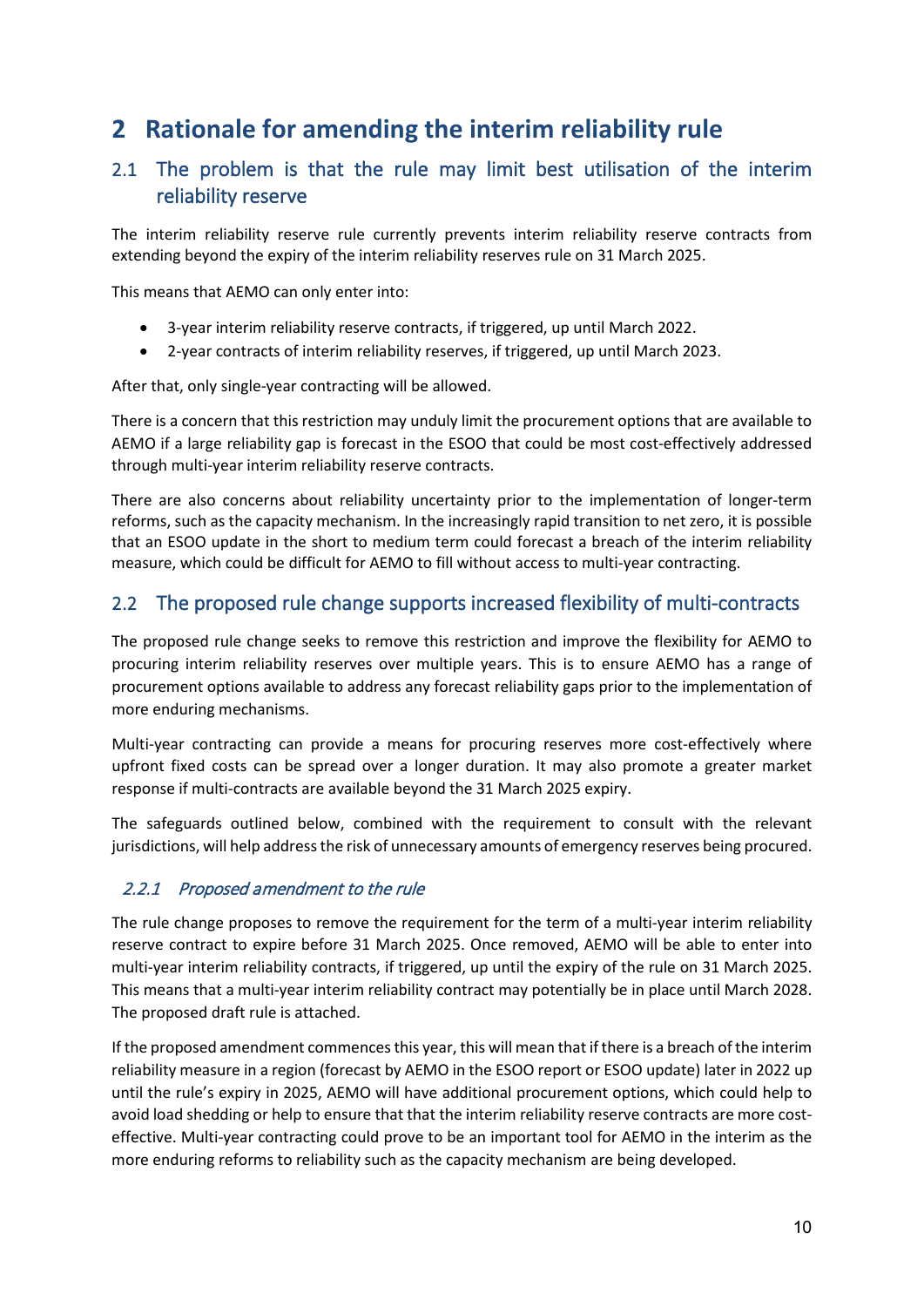### 2.2.2 Current safeguards will continue to exist

The maximum period AEMO will be allowed to enter a multi-year reserve contract for the interim reliability reserve is three years, and this will only be permitted when there is forecast interim reliability exceedance in at least two of the three years including in the first year.

In addition, where AEMO is considering entering into a multi-year reserve contract, AEMO must have regard to whether it is a more cost-effective option, compared to procuring single year contracts over the same period.

For multi-year contracts, the maximum volume that can be procured by AEMO in any financial year in any region to meet the interim reliability measure shall be:

- on an annual basis, no more than is reasonably necessary to address the largest interim reliability exceedance identified during the period for which the contract would apply, and
- with respect to the contract term, no more than reasonably necessary to secure reliability of supply in the relevant region.<sup>[7](#page-10-0)</sup>

In addition to the safeguards that would remain in place relating to multi-year contracting, the safeguards that apply to interim reliability reserves more generally would also continue to exist if this amendment was made. The current safeguards ensure the interim reliability reserve is only used as a last resort. These out-of-market rules mirror those that currently apply to resources participating in the RERT and specify that AEMO:

- is required to consult on the expected costs for any reserve contracts entered for the interim reliability reserve with the relevant jurisdictions prior to the contracts being entered.<sup>[8](#page-10-1)</sup>
- May only enter reserve contracts for the interim reliability reserve if there is a forecast interim reliability exceedance in the first financial year of the contract and the contract is no longer than three years in length.<sup>[9](#page-10-2)</sup>
- Must not procure a contract for the interim reliability reserve if the exceedance is expected to occur within ten weeks of AEMO's forecast. In this case, AEMO must use medium and short notice RERT in accordance with the existing RERT guidelines.<sup>[10](#page-10-3)</sup>
- Must also have regard to the RERT principles, which aim to minimise impacts on customer bills and market distortions. AEMO must also have regard to the potential impact on the interaction with the Retailer Reliability Obligation.<sup>11</sup>
- Can only procure reserves under the interim reliability reserve for reserves that are out-ofmarket. Resources that have been scheduled in the last 12 months cannot participate in the interim reliability reserve. In addition, non-scheduled resources in the wholesale energy market, must not offer in resources under the interim reliability reserve, for the same dispatch intervals.[12](#page-10-5)

<span id="page-10-0"></span><sup>7</sup> For a single year reserve, the amount of reserve procured is to be no more than AEMO considers is reasonably necessary to address the interim reliability exceedance in that year for that region.

<span id="page-10-1"></span><sup>8</sup> NER clause 11.128.4 of clauses 3.20.3 (d).

<span id="page-10-2"></span><sup>9</sup> NER clause 11.128.4 (f).

<span id="page-10-3"></span><sup>10</sup> NER clause 11.128.4 (f).

<span id="page-10-4"></span> $11$  NER clause 11.128.4 (g).

<span id="page-10-5"></span><sup>12</sup> NER clause 11.128.4 (g).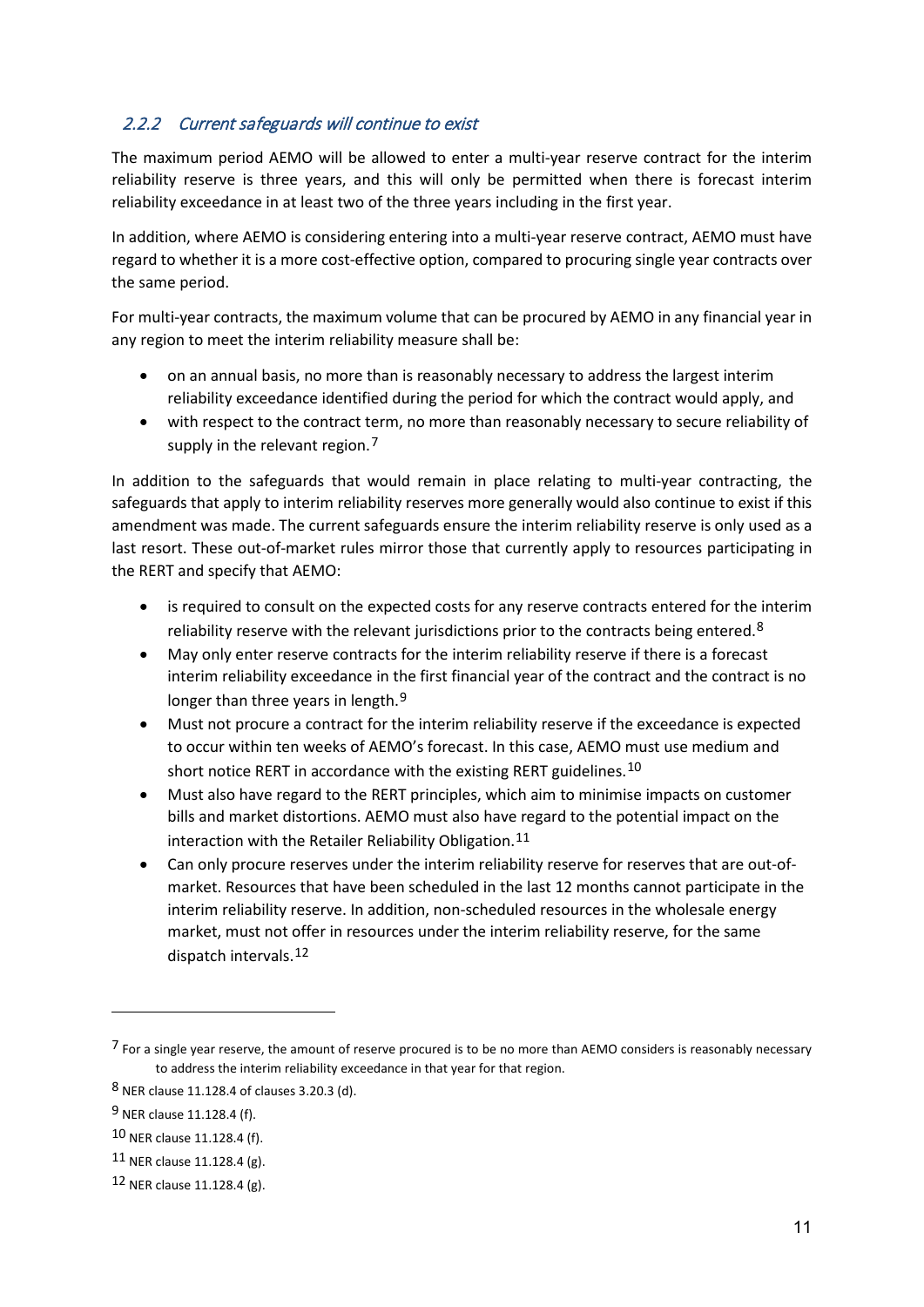# <span id="page-11-0"></span>2.3 Consistency with the National Electricity Objective and Strategic Energy Plan

Under the National Electricity Law, the ESB may recommend rules to the Energy National Cabinet Reform Committee (Energy Ministers) if the following requirements are satisfied:[13](#page-11-1)

- the Rules are in connection with energy security and reliability of the NEM or long-term planning for the NEM
- the ESB is satisfied that the Rules are consistent with the national electricity objective, and
- the ESB has undertaken consultation on the Rules in accordance with any requirements determined by the Energy Ministers.

The national electricity objective is "to promote efficient investment in, and efficient operation and use of, electricity services for the longer-term interests of consumers of electricity with respect to

(a) price, quality, safety, reliability and security of supply of electricity; and

(b) the reliability, safety and security of the national electricity system."[14](#page-11-2)

The ESB considers the rule change proposal is in connection with reliability of the NEM and is consistent with the NEO because it:

- **Contributes to reliability:** reliability is both a crucial part of the energy market and an important consideration of the long-term interest of consumers. There is increasing uncertainty about reliability in the context of the transition to net zero, which is seeing the exit of large coal generators. Multi-year contracts of RERT contribute to reliability as they provide important backup supply and an insurance against load shedding as the market continues its transition and as long-term reforms are progressing.
- **Minimises costs:** it is necessary to maintain reliability at a reasonable cost for customers. It is considered that this rule change will achieve this as AEMO will only be able to enter into a multi-year reserve contract when it is a more cost-effective option compared to procuring single year contracts over the same period. In addition, AEMO can only enter reserve contracts if there is a forecast breach of the interim reliability measure in the ESOO and the breach must occur in multiple years that the multi-year contract will cover. Allowing multiyear contracts expands the procurement options available to AEMO if a large reliability gap is forecast in the ESOO in the most practical.
- **Is a proportionate solution:** in addition to balancing reliability and costs, the rule change is also a proportionate solution in the energy transition. It is an amendment that increases the flexibility of the interim reliability reserve prior to more implementation of more enduring reforms. It also does not distort the operation of the market given the Rule continues to be temporary and existing RERT rules apply.[15](#page-11-3)

<span id="page-11-1"></span><sup>13</sup> Section 90F of the National Electricity Law.

<span id="page-11-2"></span><sup>14</sup> Section 7 of the National Electricity Law.

<span id="page-11-3"></span><sup>15</sup> AEMO can only enter contracts up until the expiry of the rule on 31 March 2025. In addition, AEMO can only procure reserves under the Interim Reliability Reserve for reserves that are out-of-market. Resources that have been scheduled in the last 12 months cannot participate in the Interim Reliability Reserve. Non-scheduled resources in the wholesale energy market must not offer in resources under the interim reliability reserve, for the same dispatch intervals. These out-of-market rules mirror those that currently apply to resources participating in the RERT.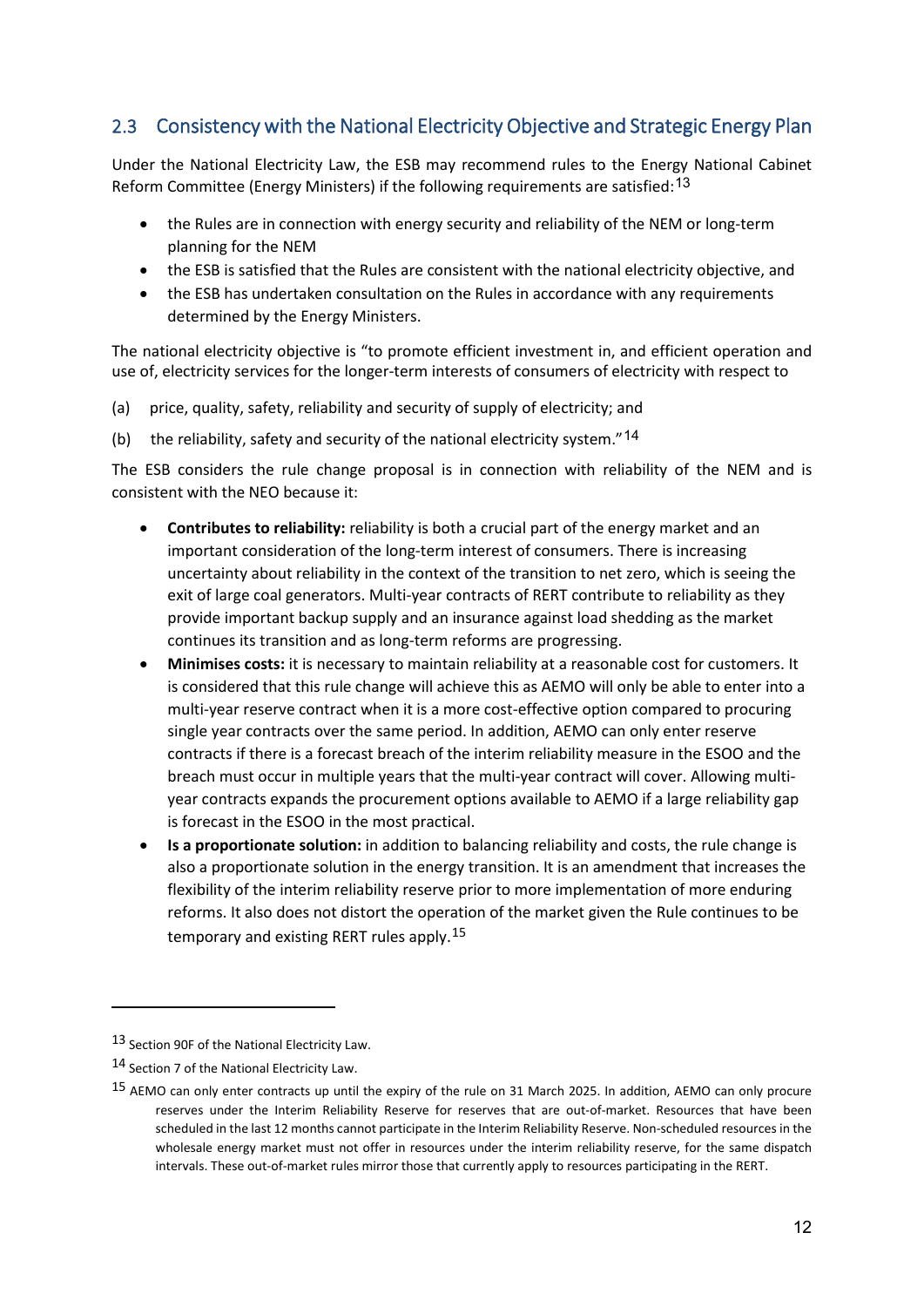In addition to the NEO, the ESB is also required to consider the Strategic Energy Plan (the Plan) when reviewing and assessing this rule change. The Plan provides a clear strategic focus for Ministers and clarity of direction to market bodies and market participants. It establishes the ESB's vision for the future of Australia's energy market and outlines five high-level outcomes:

- 1. Affordability
- 2. Security
- 3. Reliability
- 4. Open and competitive markets
- 5. Investment in network

The proposed amendment aligns with the Plan's key principles. It seeks to address increasingly uncertain reliability outcomes and maintains safeguards that avoid adverse impacts on affordability and minimise distortions to a competitive market.

As such, the ESB also considers it also meets the objectives of the Plan.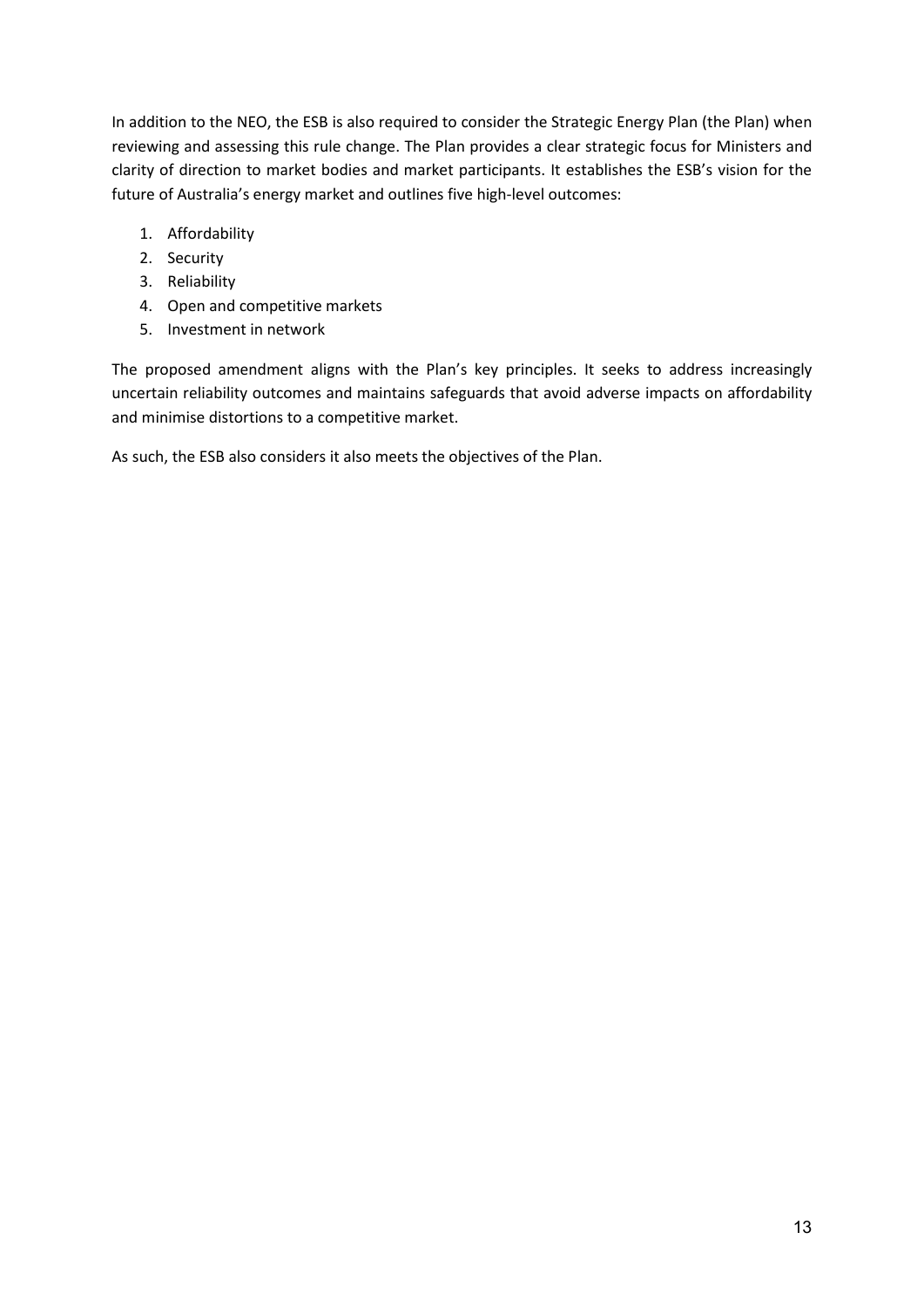# <span id="page-13-0"></span>Appendix A Information on how jurisdictional governments can utilise the Jurisdictional Strategic Reserve

Consistent with the ESB P2025 report recommendation for a JSR and the Minister's acceptance of it, the ESB has set out the below information about how jurisdictions can support additional RERT resources, should a jurisdiction be interested in ensuring AEMO has access to additional out-of-market reserves in its region.

The JSR provides a way for jurisdictions to increase the amount of emergency backup supplies, over and above the out-of-market emergency reserves AEMO has been able to procure.

The below information explain how jurisdictions can leverage the existing short notice RERT panel to create a JSR in their region.

### <span id="page-13-1"></span>1. Overview of the existing short notice RERT panel

The short notice RERT Panel is a crucial tool for AEMO in avoiding load shedding. It provides AEMO with access to out-of-market backup resources which are ready and waiting and can be activated if reliability issues arise within the short notice timeframe.<sup>[16](#page-13-2)</sup> This is defined as between 3 hours to 7 days' notice of a projected reserve shortfall.

AEMO can set up a short notice RERT panel at any time so that resources are ready in case a reliability issue occurs in the short notice timeframe. This is important because under the RERT framework,  $17$ AEMO can only enter into short notice RERT contracts where there is a forecast Lack of Reserve 2 condition (LOR2)<sup>[18](#page-13-4)</sup> in the short notice timeframe of less than 7 days. To ensure the resources are ready to go in this short timeframe, AEMO establishes a pre-agreed set of terms and conditions with short notice RERT panel resources. When the LOR2 event is forecast within the 7 days, AEMO can then enter into the contracts with these resources more readily as the terms and conditions of their reserve contract have already been negotiated.

Resources on the short notice RERT panel are not paid availability charges (i.e. charges that pay them to be 'available' – there and ready) that would be recoverable from customers. Instead, they are only paid if and when they are "triggered" following a forecast LOR2 within the short notice timeframe. Once activated, short notice RERT panel resources are paid the pre-agreed activation and or usage

<span id="page-13-2"></span><sup>16</sup> The NER requires the Reliability Panel to publish the RERT Guidelines, which enables AEMO to set up a short notice RERT panel.

<span id="page-13-3"></span><sup>17</sup> AEMO may enter into a reserve contract under clause 3.20.3 to ensure the reliability standard is met if it has made a declaration under clause 4.8.4 of a LOR or a low reserve condition. Guidance is provided by the Reliability Standards Implementation Guidelines, made under clause 3.9.3D. Under the interim reliability measure, where the ESOO forecasts that the interim reliability measure will not be met, clause 11.128.4 of the NER allows AEMO to enter longterm contracts for up to three years up until March 2022, two years up until March 2023 and a maximum of one year for the final year the interim rules are in place (31 March 2024).

<span id="page-13-4"></span><sup>&</sup>lt;sup>18</sup> A Lack of resource 2 (LOR2) is declared when reserve levels are lower than the single largest supply resource in a state. At this level, there is no impact to the power system, but supply could be disrupted if a large incident occurred. Once a forecast LOR 2 is declared, AEMO has the power to direct generators or activate the Reliability & Emergency Reserve Trader (RERT) mechanism to improve the supply-demand balance.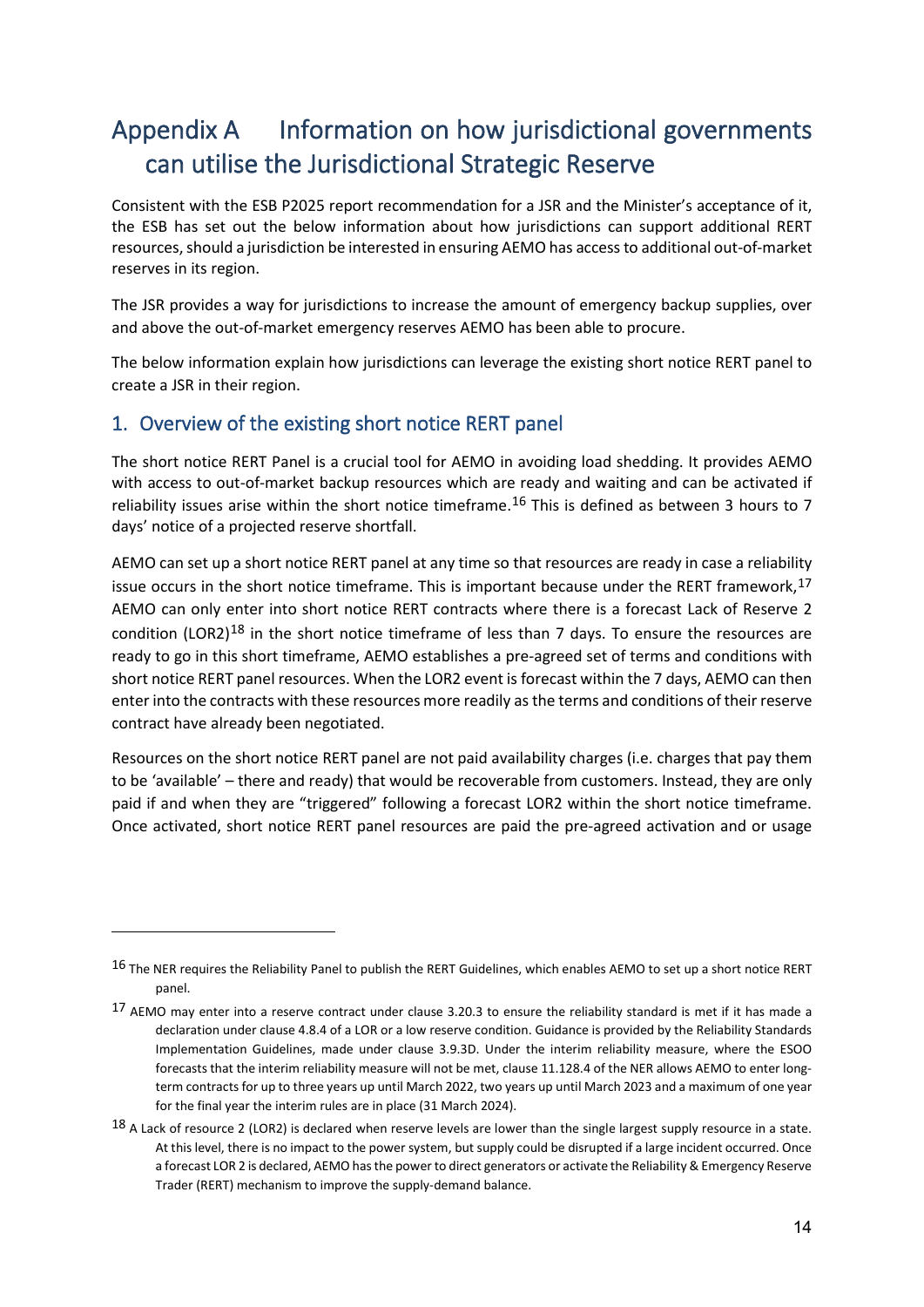charges. These costs are then recovered from customers via the settlement arrangements specified under the Rules.[19](#page-14-1)

### <span id="page-14-0"></span>2. How jurisdictions can establish JSRs through the short notice RERT panel

The JSR approach recommended by the ESB and accepted by Ministers is voluntary, allowing jurisdictions to opt-in and out based on their unique understanding of reliability in their region and views on how to promote reliability to their customers.

### **1. Short notice RERT panel preparation & JSR resources**

If jurisdictions are interested in supporting more resources for AEMO to use at short notice to address reliability issues, they can seek AEMO's advice on:

- the amount of capacity they wish to procure to address the reliability issue, and
- the type of resources the jurisdiction is looking to support and whether that would be suitable for the short notice panel, particularly in terms of lead times, responsiveness, and duration.

AEMO can provide this advice to jurisdictions as part of its existing advisory functions. AEMO is in regular discussions with jurisdictions on a range of matters including ongoing reliability and security issues, and views to inform this could be incorporated.

If after seeking AEMO's advice, jurisdictions are interested in supporting additional backup resources for the short notice panel, they can consider how those resources would be funded.

Any JSR resources, that is, resources that are owned or financially supported by jurisdictions, can then respond to AEMO's annual expressions of interest process for reserve capacity to sit on the short notice RERT panel.

In responding to AEMO's short notice RERT panel expression of interest,<sup>[20](#page-14-2)</sup> jurisdictions would need to provide the following information:

- the location of the services and available capacity
- the duration over which the services will be continuously available
- the notice period required before activation or dispatch
- the price at which the service would be available
- confirm that the resource has not been in-market within the past 12 months
- how likely it is that the service would be available if they were advised of a requirement with less than seven days' notice.

#### **2. Short notice RERT panel activation & JSR resources**

AEMO can only dispatch RERT reserves, including JSR capacity made available by jurisdictions, when triggered by a declaration (following a forecast or actual LOR2 or LOR3 declaration).<sup>[21](#page-14-3)</sup> If this trigger occurs, AEMO can enter into the pre-agreed short notice reserve contracts and activate the resources. AEMO must have regard to the RERT principles when exercising RERT (see Section 2.2.2).<sup>[22](#page-14-4)</sup> These

<span id="page-14-1"></span><sup>19</sup> NER clause 3.15.9.

<span id="page-14-2"></span><sup>20</sup> Reliability Panel, Final RERT guidelines, 21 August 2020, p. 11.

<span id="page-14-3"></span><sup>&</sup>lt;sup>21</sup> See NER clause 3.20.3(f) which requires AEMO to have made a declaration under clause 4.8.4 for that region and the Reliability Standard Implementation Guidelines.

<span id="page-14-4"></span><sup>22</sup> NER clause 3.20.2(b).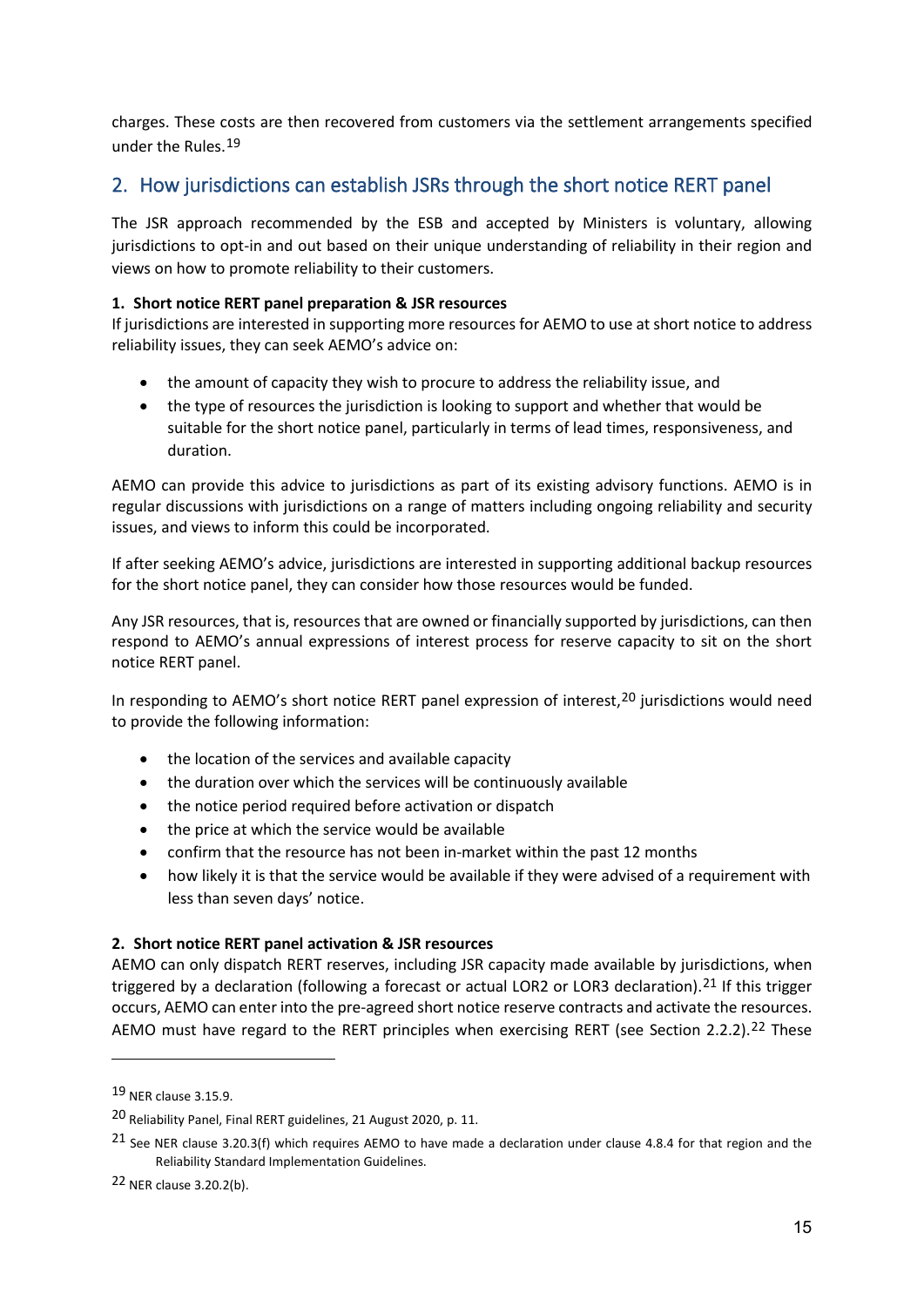require AEMO to exercise the RERT powers in a way that minimises distortions to current short and long-term market incentives and to address the reliability issue at least cost to end-use consumers. JSR resources may be likely to be part of that mix as they are subsidised by the jurisdictions. This means they are likely to be able to respond for lower activation charges compared to other panel resources.

Resources on the panel are not usually under an obligation to respond to AEMO during a reliability event. They can decide whether it is in their commercial interests to be activated at the time of AEMO's request. As JSR resources are receiving financial support from jurisdictions, they will most likely have an obligation agreement with the jurisdictional government to respond to AEMO's request to activate. This may make JSR resources more "firm" or dependable in comparison to other reserves on the short notice panel.

#### **3. Payment of JSR resources that are part of the short notice RERT resources**

Fixed costs to support the availability of JSR resources to respond to reserve shortfalls will be paid for by jurisdictions. How jurisdictions determine to fund this is a matter for them. AEMO would pay the pre-agreed activation and or usage charges, where JSR resources are activated during a reliability event. These activation charges are recovered by AEMO from consumers, as per the settlement arrangements set out in the Rules.<sup>[23](#page-15-2)</sup>

This will ensure electricity consumers only pay for targeted interventions by the market operator to address reliability issues that may have otherwise led to load shedding.

### <span id="page-15-0"></span>3. There are checks and balances in the RERT framework that minimise the risks for consumers of using these resources

The RERT principles set out in the NER specify the matters AEMO must have regard to in exercising the RERT. These are:

- actions taken are to be those which AEMO reasonably expects to have the least distortionary effect on the operation of the market.
- Actions taken should aim to maximise the effectiveness of reserve contracts at the least cost to end-use consumers of electricity.
- The average amount payable by AEMO under reserve contracts for each MWh of reserves for a region should not exceed the estimated average value of customer reliability (VCR) for that region.

These principles, along with detailed reporting requirements, provide important checks and balances for minimising market distortions and increased costs to consumers from use of RERT resources. These RERT principles will also apply to JSR resources that are on the short notice RERT panel; their effect on AEMO's decisions in relation to JSR resources are outlined below.

### <span id="page-15-1"></span>4. Principle about minimising market distortions

AEMO must have regard to both the impact of its decisions to exercise the RERT on the short-term impact on spot prices and the long-term impact on investment signals. In determining the action it should take, AEMO must consider how it seeks offers and contracts for reserves.

<span id="page-15-2"></span><sup>23</sup> NER clause 3.15.9.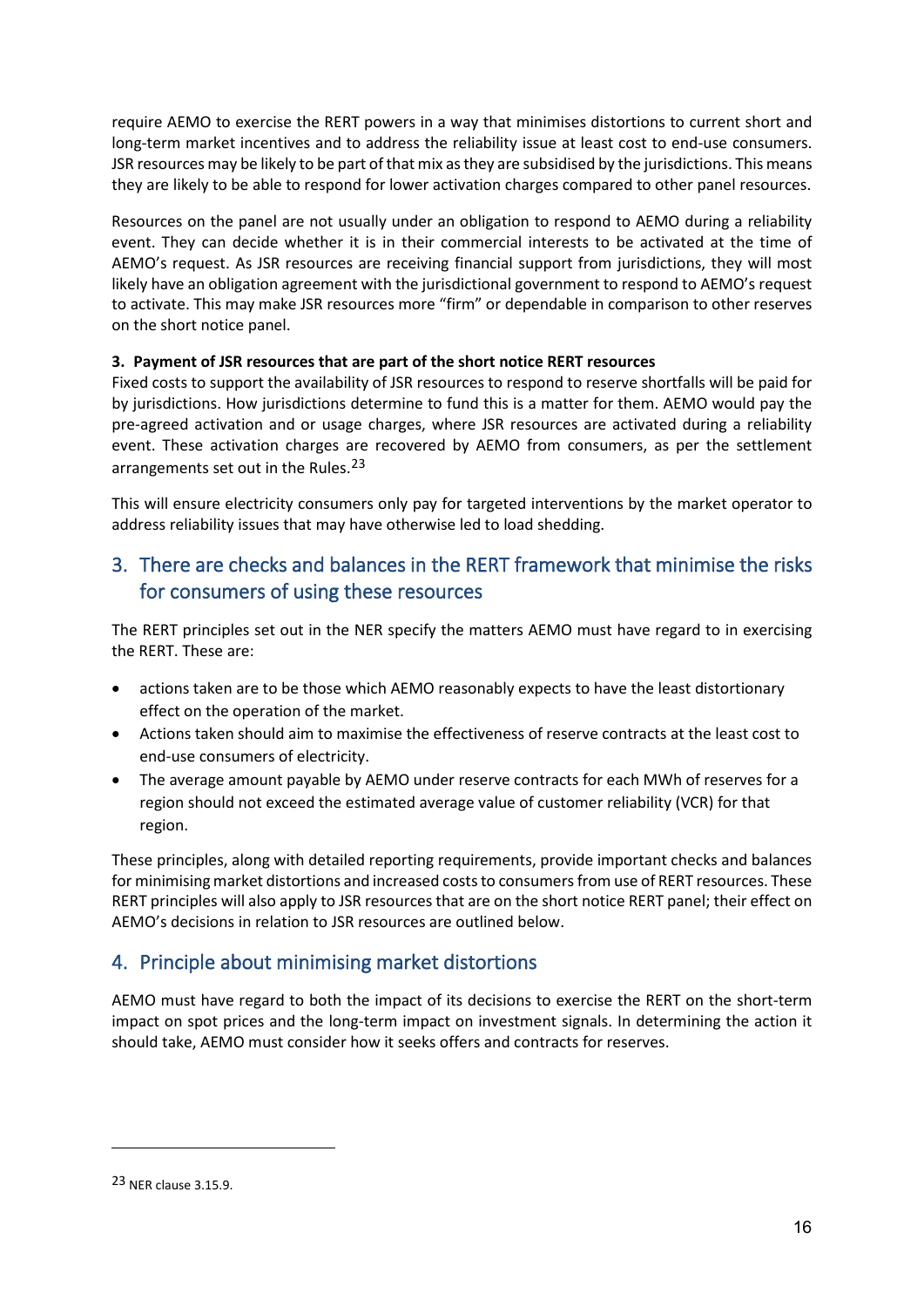Requiring AEMO to take these matters into account aims to reduce the distortionary impacts of AEMO interventions in the market to respond to a projected shortfall in reserves. It encourages a market response to projected shortfalls in the future which would ideally be a cheaper outcome for consumers.

The distortionary effect of the RERT on market signals is also minimised by other rule requirements on AEMO that require it to ensure:

- reserves do not participate in the RERT if they have been in the wholesale market in the 12 months preceding the execution date for the reserve contract.
- Unscheduled reserves do not participate in both the wholesale market and in the RERT for the trading intervals specified in their contracts.[24](#page-16-2)

The Rules further aim to maximise the transparency of using the RERT by requiring AEMO to report on the total estimated payments it will make under reserve contracts and the volume in MWh of reserves dispatched or activated under those contracts, within five business days of dispatching or activating reserves.[25](#page-16-3)

In the JSR context, these checks and balances will help safeguard market incentives that minimise the distortionary effect of additional reserve generation that may be available to AEMO for use to avoid load shedding.

### <span id="page-16-0"></span>5. Principle about least cost actions to end-use consumers of electricity

When activating RERT, AEMO needs to consider what is the most optimal combination of resources. This means the least-cost combination that will still avoid load shedding. As AEMO must have regard to this principle, resources with very high activation charges are unlikely to be included in the leastcost combinations. JSR resources, having been subsidised by jurisdictional governments, are likely to be selected to be included in that least-cost combination as the activation charges are likely to be lower than other resources that are not subsidised. The inclusion of JSR resources on the short notice panel could therefore assist in lowering the activation charges that AEMO recovers from NEM consumers.

# <span id="page-16-1"></span>6. Principle about RERT costs not exceeding the estimated average VCR for that region

To have regard to this principle, AEMO uses the average VCR as estimated by the AER for a particular region as the guide for RERT costs. AEMO has the flexibility to procure over and above the level indicated by the VCR in that region but in doing so it must specify and report on both how it has made the assessment to procure above that capacity and what would have happened if it had not done so. These reporting requirements and others are specified in more detail in the next section.

In relation to JSR resources that are part of the short notice RERT, the assessment of the VCR would only apply to the variable component. Given the JSR resources would be receiving financial support from jurisdictions, the activation charges are more likely to be lower than the VCR.

<span id="page-16-2"></span><sup>24</sup> NER clauses 3.20.2(g)-(i).

<span id="page-16-3"></span><sup>25</sup> NER clause 3.20.6(a).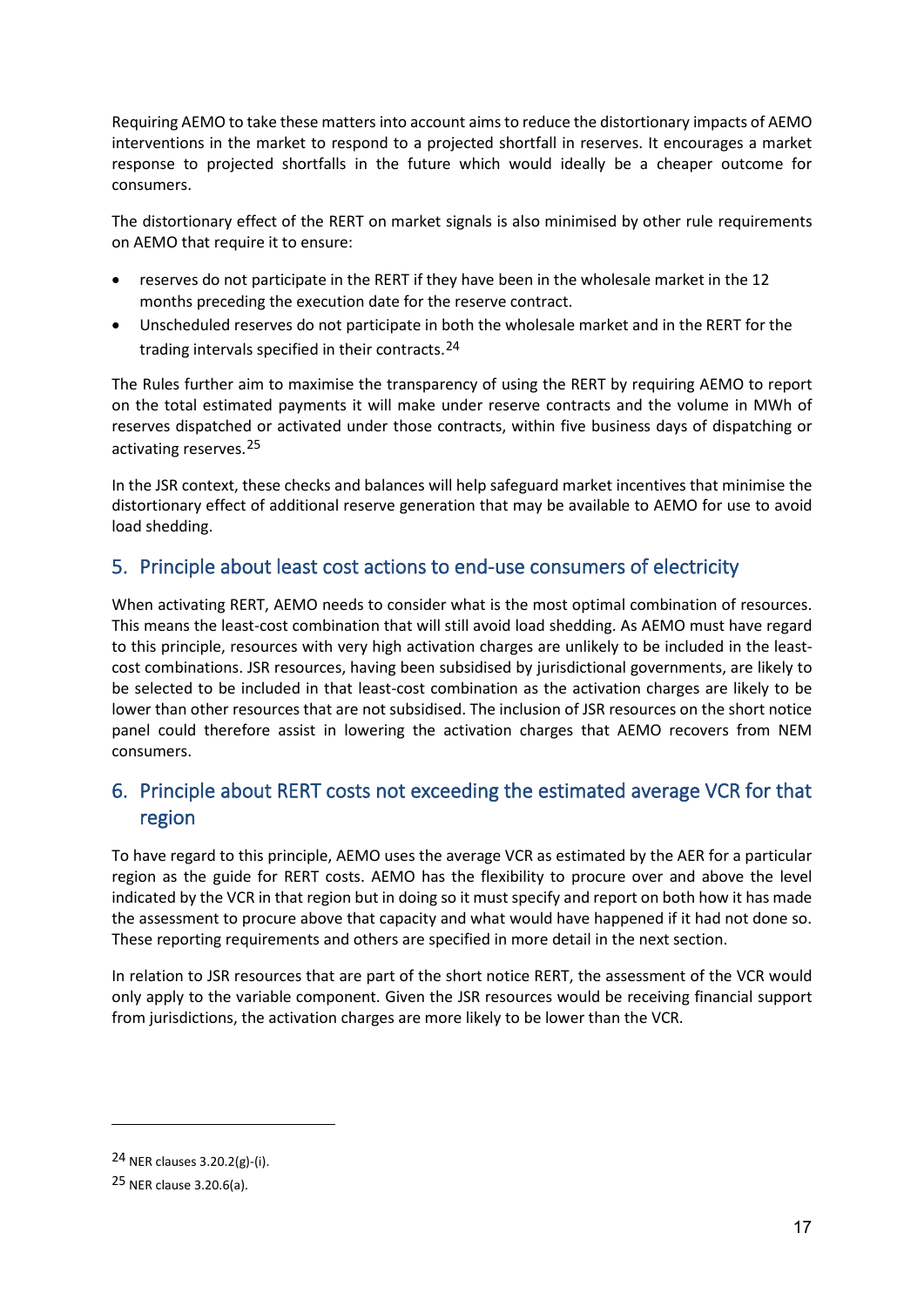# <span id="page-17-0"></span>7. Reporting requirements on AEMO to maintain market transparency when exercising the RERT (including any JSR resources that form part of the RERT)

The Rules place reporting requirements on AEMO in relation to the RERT.<sup>[26](#page-17-1)</sup> These requirements will also cover any JSR resources that are activated but would be limited to reporting on the costs borne by AEMO and not the fixed costs borne by the jurisdiction.

Where AEMO entered into contracts with JSR resources in the short notice timeframe, AEMO would need to report on:[27](#page-17-2)

- the basis on which AEMO had regard to the RERT principle regarding the estimated average VCR when entering into reserve contracts, and
- if the average amount paid exceeded the VCR in that region why that occurred.

<span id="page-17-1"></span><sup>26</sup> NER clause 3.20.6.

<span id="page-17-2"></span><sup>27</sup> NER clause 3.20.6(d)(5).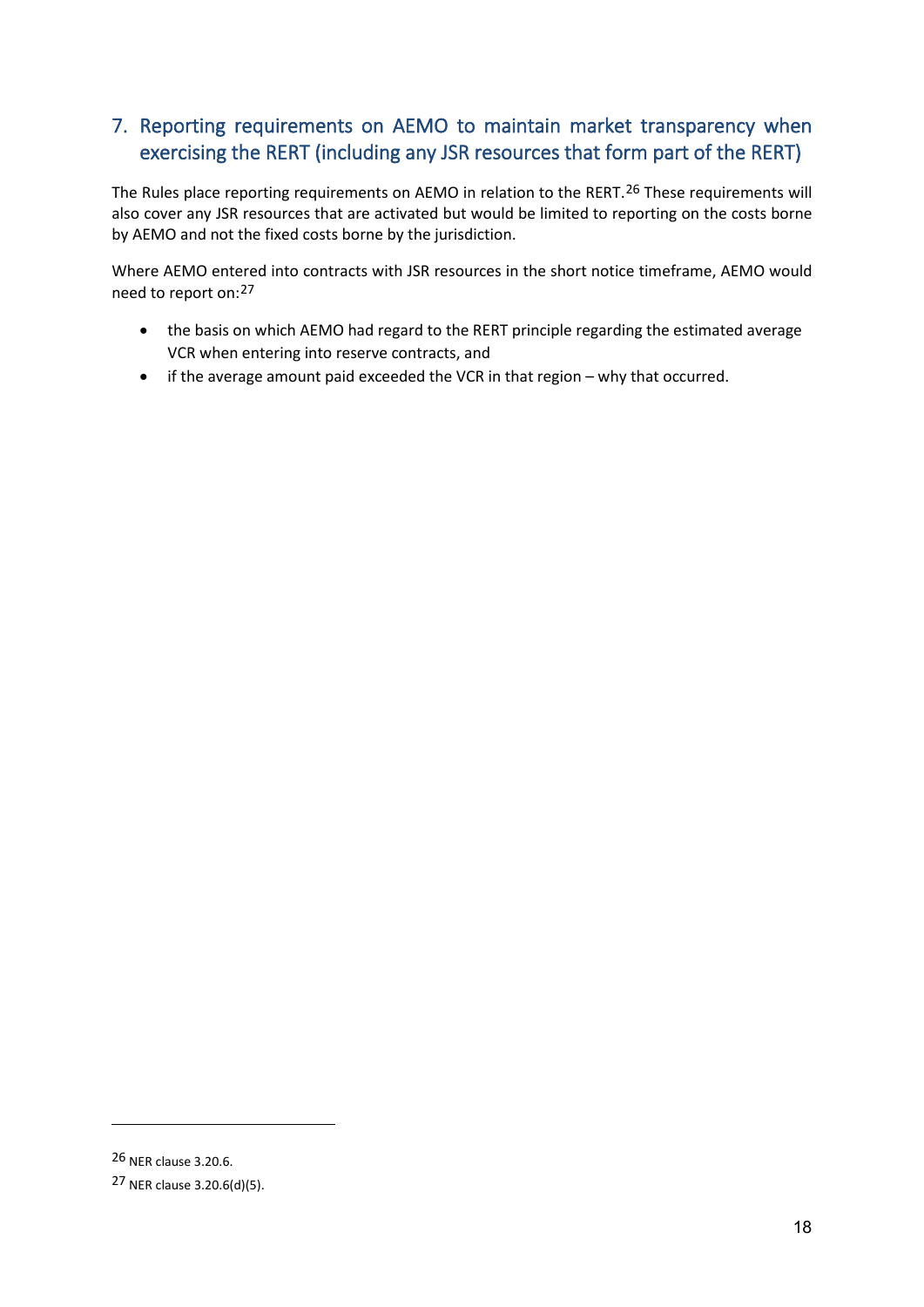# <span id="page-18-0"></span>Appendix B Feedback process

# <span id="page-18-1"></span>1. Legislative basis

The ESB is progressing this Rule change process in accordance with section 90F of the NEL. The ESB may recommend rules to the Energy Ministers if the following requirements are satisfied:

- the Rules are in connection with energy security and reliability of the NEM or long-term planning for the NEM
- the Rules are consistent with the national electricity objective, and
- there has been consultation on the Rules in accordance with any requirements determined by the Energy Ministers.

Any final Rules will be made by the South Australian Minister for Energy on the recommendation of the Energy Ministers.

# <span id="page-18-2"></span>2. ESB rule change process

- 1. The process outlined below relates to rule recommendations initiated by the Energy Ministers or within the ESB. Proponents of rule change requests are asked to submit their rule change proposal to the AEMC who is required to consider all rule changes proposed to it, subject to limited exceptions, under the national energy laws.
- 2. The ESB must notify the Energy Ministers that it intends to commence public consultation on a proposal to make a rule recommendation under the NEL which may include a forward notice of extended time for making the rule recommendation.
- 3. Within [10] business days following the date of the notification, the ESB must release a consultation paper that:
	- includes a draft of the proposed rule/s
	- describes the issues that the rule is intended to address and the rationale for the proposed solution
	- explains how the proposed rule is consistent with the NEO/NERO/NGO and with one or more of the high-level outcomes set out in the Strategic Energy plan
	- includes information on any other options considered, but not included for consultation together with an explanation of why there were not included
	- invites stakeholders to make written submissions on the proposal within the public consultation period.
- 4. The public consultation period should be for a minimum of four weeks from the date of release of the consultation paper.
- 5. The ESB may, but is not required to, undertake informal consultation during the consultation period, including stakeholder forums and meetings.
- 6. Following the close of the public consultation period the ESB must, in accordance with its terms of reference, vote on whether to make a rule recommendation to the Energy Ministers and on the form and contents of that recommendation.
- 7. Within [4] weeks following the close of the public consultation period, the ESB must:
	- make a rule recommendation to the Energy Ministers; or
	- notify the Energy Ministers that the ESB will not be making a rule recommendation in respect of the proposal; or
	- notify the Energy Ministers that it is extending the time for making a rule recommendation due to the complexity or extent of issues raised in submissions or a material change in circumstances. The extension of time must be no longer than [4] weeks unless the Chair of the Senior Committee of Officials otherwise agrees.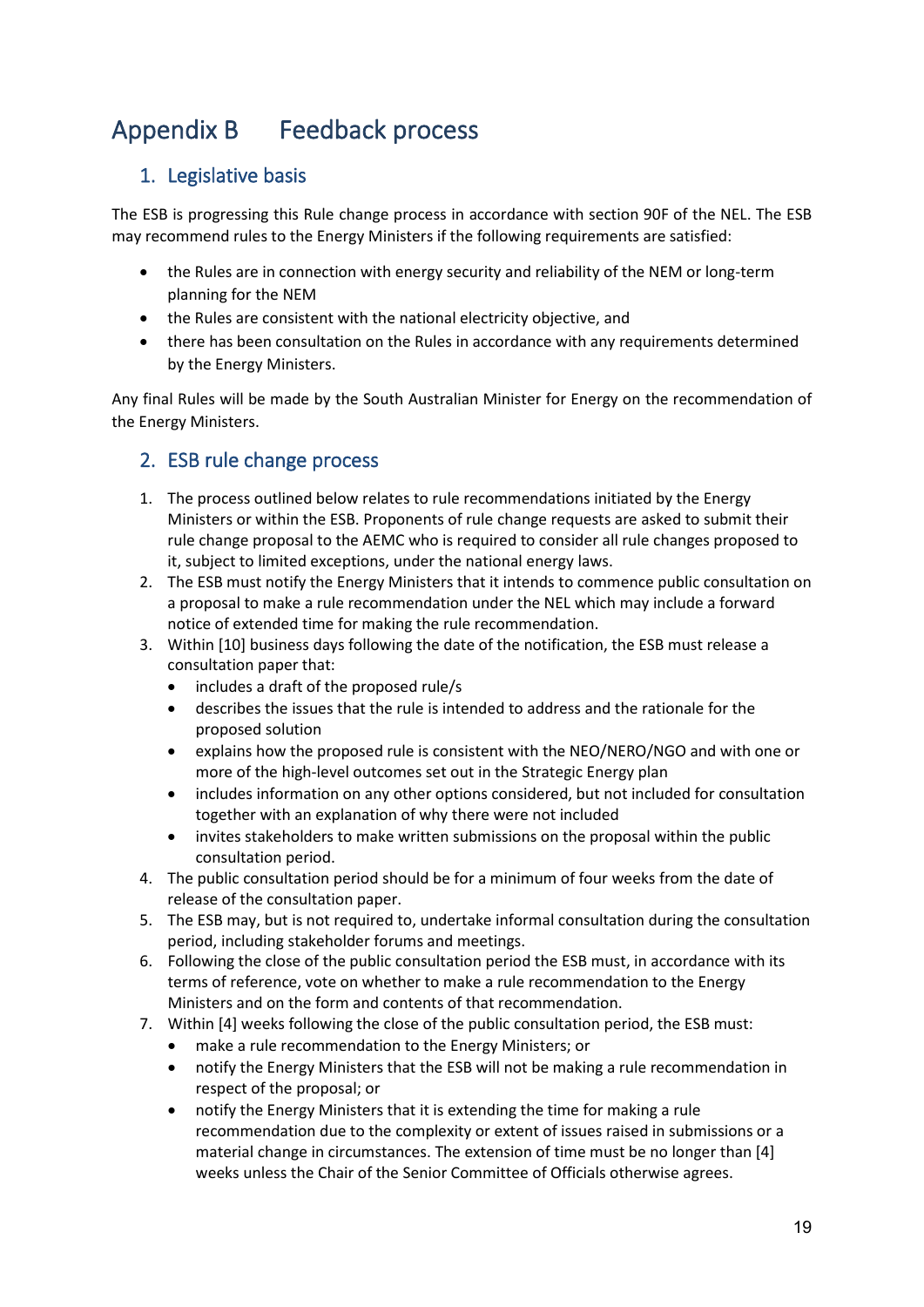- 8. If the ESB makes a rule recommendation, the recommendation decision paper must include:
	- the final rule
	- details of the consultation conducted
	- an explanation of the issues that the rule is intended to address and the rationale for the proposed solution
	- information on the ESB's consideration of the costs and benefits associated with the proposed rule
	- a summary of submissions made and how those submissions have been taken into account in the final rule and supporting policy position
	- a description of how the proposed rule is consistent with the NEO/NERO/NGO and with one or more of the high-level outcomes set out in the Strategic Energy Plan
	- whether the ESB's decision to make the recommendation was unanimous
	- whether any member of the ESB was unable to participate in the decision due to a conflict of duty or interest
	- if the ESB's decision to make the recommendation was not unanimous then a brief statement of the member's reasons for not agreeing to the recommendation.
- 9. If the ESB decides to notify the Energy Ministers that it is not making a rule change recommendation in respect of a proposal that notice must include the ESB's reasons for that decision.

As soon as practicable after notifying the Energy Ministers under step 7 above, and with the agreement of the Chair of the Senior Committee of Officials, the ESB must publish the documents provided to the Energy Ministers on its website.